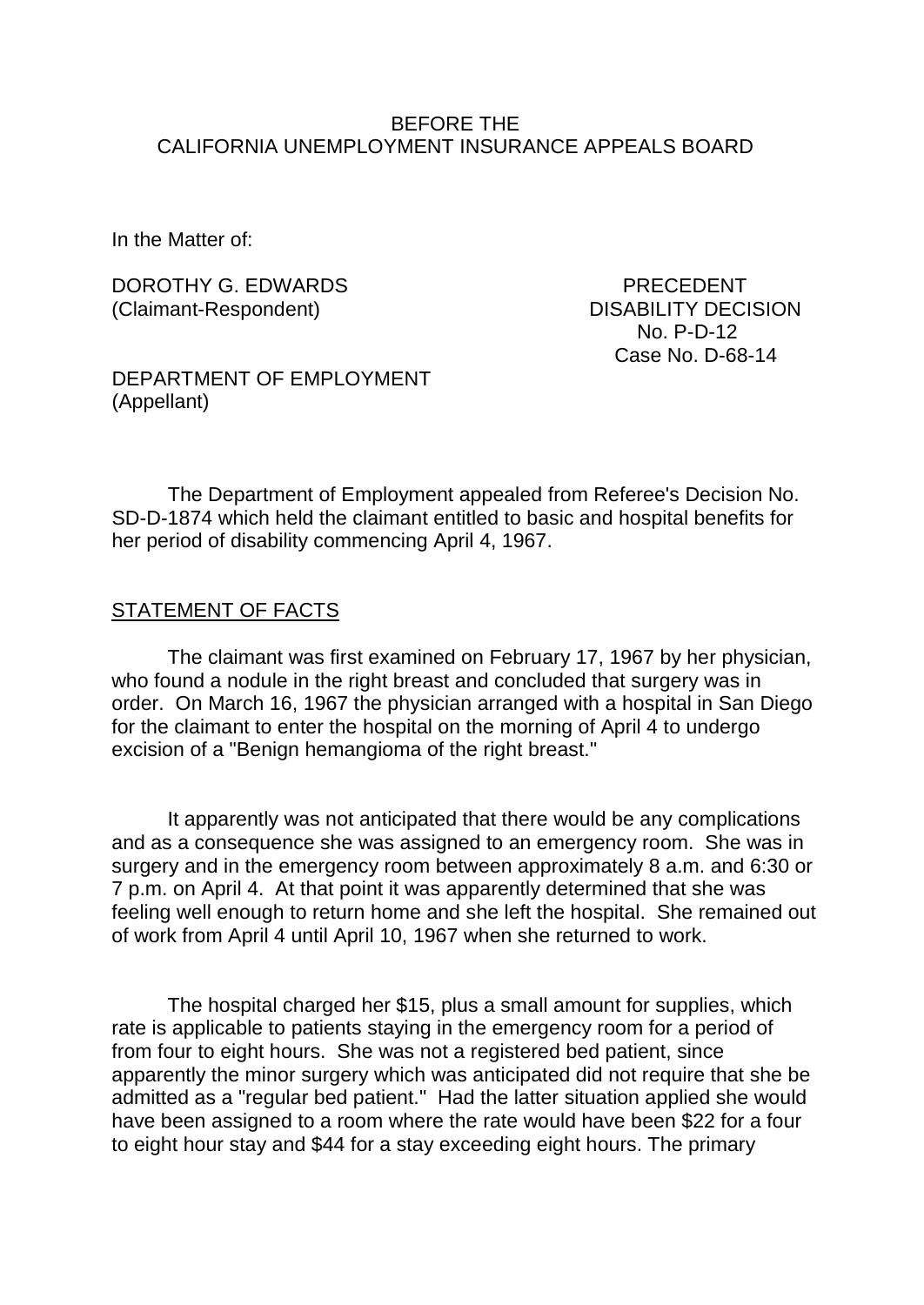question presented in this case calls for the definition of the word "day" as it is used in relation to the receipt of hospital benefits.

## REASONS FOR DECISION

Section 2627 of the Unemployment Insurance Code provides in part:

"A disabled individual is eligible to receive disability benefits equal to one-seventh of his weekly benefit amount for each full day during which he is unemployed due to a disability only if the director finds that:

\* \* \*

"(b) He has been unemployed and disabled for a waiting period of seven consecutive days during each disability benefit period with respect to which waiting period no benefits are payable; . . . "

Section 2801 of the code provides:

"During confinement in a hospital, an individual eligible for benefits under this part is entitled to receive in addition to all benefits otherwise provided in this division and irrespective of his receipt of remuneration from his employer, the amount of twelve dollars (\$12) for each day not in excess of 20 days in any one disability benefit period, during which he is so confined pursuant to orders of his physician." (Emphasis added)

Section 2802 of the code provides:

"An individual eligible for additional benefits under this chapter shall not be subject to any waiting period requirement as a condition precedent to the receipt of any benefits under this part during the disability which caused the confinement."

Section 2803 of the code provides:

" 'Day' as used in section 2801 means any 24-hour period of time during which the claimant is in a hospital, or any 24-hour period or any part thereof for which a hospital charges a patient a full day's rate."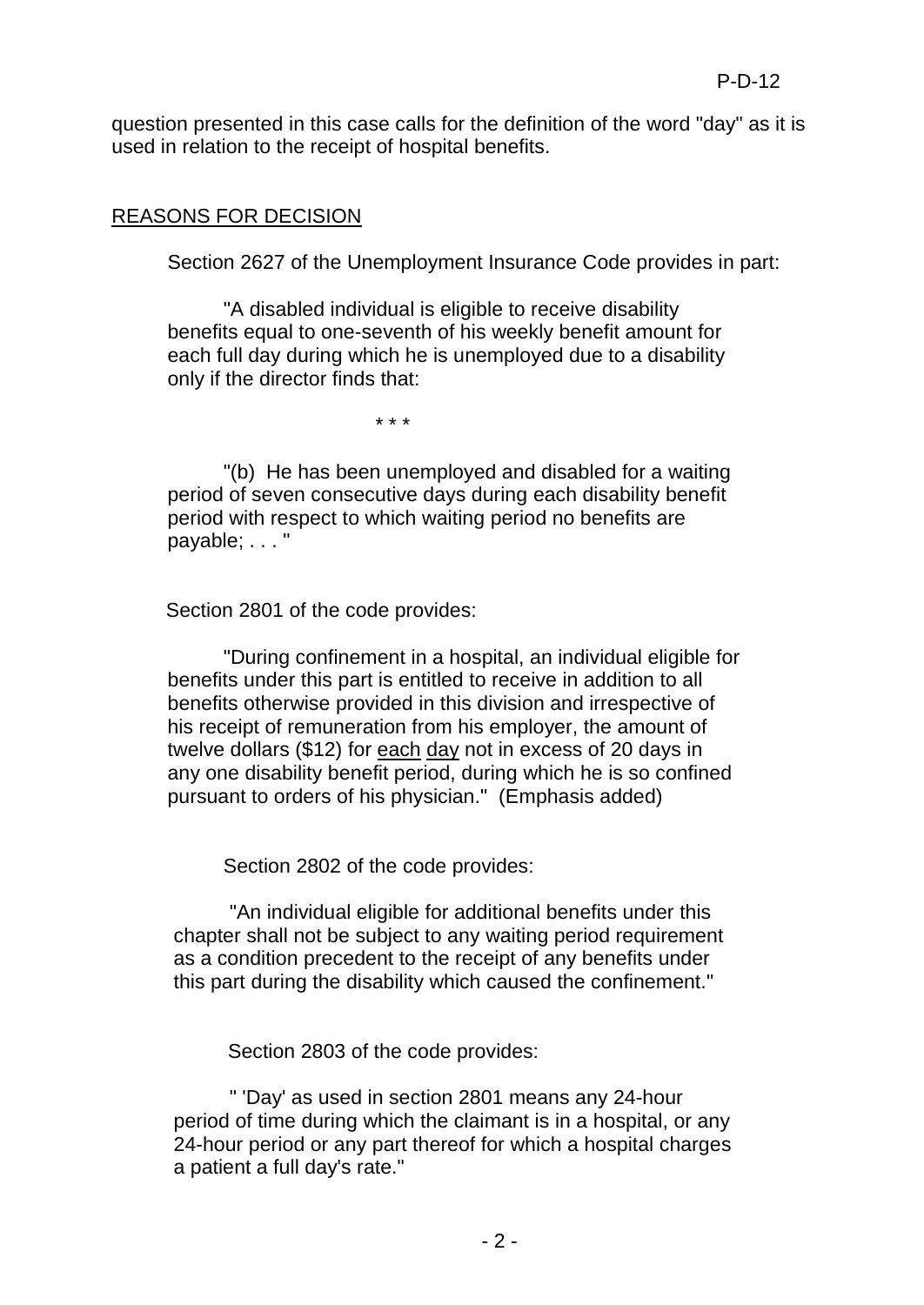In 1949 the California state legislature amended the Unemployment Insurance Act and included section 209. That section read as follows:

"Commencing January 1, 1950, any disabled individual eligible for benefits under Article 10 of this act shall, during his confinement in a hospital, be entitled to receive in addition to all benefits otherwise provided in this act, the amount of eight dollars (\$8) for each day not in excess of twelve (12) days in any one benefit year, during which he is so confined pursuant to orders of his physician; and any such individual shall not be subject to any waiting period requirement as a condition precedent to the receipt of any benefits under Article 10 of this act during the disability which caused such confinement."

At that time the legislature did not define the word "day" as used in section 209. However in 1951 the legislature corrected this omission by adding section 210 to the Unemployment Insurance Act. This section read substantially the same as section 2803 of the Unemployment Insurance Code quoted above.

The general rule of statutory construction is that if the language is unambiguous and the statute's meaning is clear, the statute must be accorded the expressed meaning without deviation since any departure would constitute an invasion of the province of the legislature (Crawford, Statutory Construction, 249).

A clear and unambiguous statute must be literally construed (Miller v. Bank of America, 166 F. 2d 415).

Mere inconvenience resulting from a construction according to the clear meaning of a statute will not justify the courts in ignoring its terms. Where the meaning is clear, the courts must take a statute as they find it. If its operation will result in inequality or hardship in some cases, the remedy lies with the legislature (45 Cal. Jur. 2d, Statutes § 122).

In our opinion the language used in section 2803 of the code is unambiguous and its meaning is clear. A careful reading of this section of the code convinces us that it was the purpose of the legislature, in amending the statute in 1951, to provide hospital benefits to those